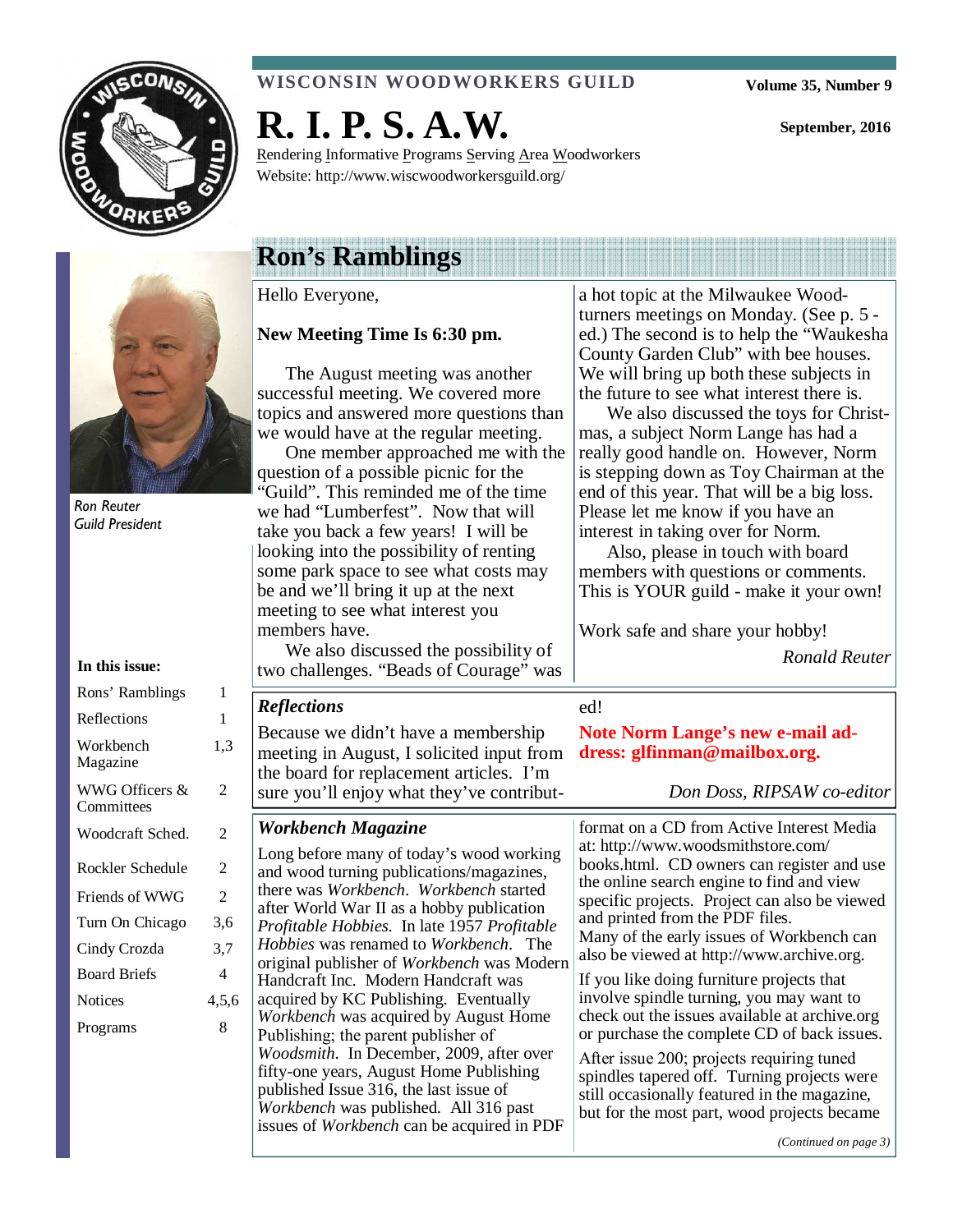|                                     |                                                                               |              | <b>Woodcraft Class Schedule - Tuition assessed</b>                                                           |
|-------------------------------------|-------------------------------------------------------------------------------|--------------|--------------------------------------------------------------------------------------------------------------|
| <b>WWG Officers &amp; Directors</b> |                                                                               |              |                                                                                                              |
| <b>President</b>                    | <b>Ron Reuter</b><br>ronbo439@yahoo.com                                       | 262/784-5877 | Basic Cabinet Construction, Class 2 of 8, with Chris<br>Kraemer, Sept. 6, 6:00pm - 9:00pm                    |
| <b>Vice President</b>               | <b>Greg Waldo</b><br>Waldog1050@sbcglobal.net                                 | 414/769-1553 | Application & Technique of select General Finish<br>products with Sheryl Monahan, Thurs., Sept. 8, 6pm -     |
| <b>Treasurer</b>                    | <b>Andy Wagner</b><br>yxandy2001@sbcglobal.net                                | 414/327-7505 | 9pm                                                                                                          |
| <b>Secretary</b>                    | <b>Ken Ochs</b><br>kochs@wi.rr.com                                            | 262/782-2135 | Basic Cabinet Construction, Class 3 of 8, with Chris<br>Kraemer, Tue., Sept. 13, 6:00pm - 9:00pm             |
| Membership Dir. Kevin Seigworth     | kseigworth@wi.rr.com                                                          | 262/470-8916 | Turn A Duck Call with Melanie Wegner, Thurs., Sept.<br>15, 6pm - 9pm                                         |
| Program Dir.                        | <b>Jay Pilling</b><br>Jaypilling537@gmail.com                                 | 414/425-5692 | Trestle-Style Coffee Table with Tom Yapundich, Sat.,<br>Sept. 17, 9:30am - 5pm and Sun., Sept. 18, 10:30am - |
| <b>WWG Committees</b>               |                                                                               |              | 4pm                                                                                                          |
| <b>Audio/Video</b>                  | <b>Jerry Anson</b><br>janson@wi.rr.com                                        | 414/453-4537 | Basic Cabinet Construction, Class 4 of 8, with Chris<br>Kraemer, Tue., Sept. 20, 6:00pm - 9:00pm             |
|                                     | <b>Tom Hipsak</b><br>thipsak@wi.rr.com                                        | 262/865-8512 | Setup & Use of Hand Tools with Kevin Seigworth,<br>Sat., Sept. 24, 9:30am - 3:30pm                           |
| <b>Publications</b>                 | Leila Crandall-Frink 414/453-4118<br>leila.frink@gmail.com<br><b>Don Doss</b> | 414/281-2854 | Basic Cabinet Construction, Class 5 of 8, with Chris<br>Kraemer, Tue., Sept. 27, 6:00pm - 9:00pm             |
|                                     | FourPartHarmonyt@att.net                                                      |              | <b>Woodcraft Demonstrations</b>                                                                              |
| <b>Raffles</b>                      | Jim Schlarb                                                                   | 262/968-4830 | Sharpening, Saturday, July 9, 1:00pm                                                                         |
| <b>Toy Chairman</b>                 | <b>Norm Lange</b><br>glfinman@mailbox.org                                     | 920/474-7183 | Outdoor Finishes, Saturday, July 16th, 1:00pm                                                                |
| Webmaster                           | <b>Dave Steingart</b><br>dasteingart@yahoo.com                                | 414/688-7078 | For further details, contact Woodcraft of Milwaukee:<br>14115 W. Greenfield Ave., New Berlin, 262-765-6770   |

| <b>Rockler Class Schedule - Tuition assessed</b>                                               | <b>Rockler Demonstrations</b>                                                           |
|------------------------------------------------------------------------------------------------|-----------------------------------------------------------------------------------------|
| Turning an Acrylic Pen with Gary Datka,<br>Thursday, Sept. 8, 5pm - 6:30pm                     | Power Tool Selection, Saturday, Sept. 3, 11am                                           |
| Turn a Bowl with Gary Datka, Saturday, Sept. 17,                                               | Shape Your World with Carve Wright, Sept 10,<br>11am                                    |
| $9:30$ am - 1:30pm<br>Scroll Saw a Trivet with Matt Gatchell, Saturday,<br>Sept. 17, 1pm - 5pm | Wood Turning with the Nova Lathe and Rockler<br>Carbide tools, Saturday, Sept. 17, 11am |
| Wooden Pen Turning with Gary Datka,<br>Wednesday, Sept. 21, 5pm - 6:30pm                       | Custom Knife Making, Saturday, Sept. 24, 11am                                           |
| Segmented Fish Class with Matt Gatchell,<br>Saturday, Sept. 24, 1pm - 5pm                      | For further details, contact Rockler: 1725 S 108th<br>St., West Allis, 414-774-1882     |

| <b>Friends of the Wisconsin Woodworkers Guild</b>                                       | Neu's Hardware Tools Paint, N95W16915 Falls |
|-----------------------------------------------------------------------------------------|---------------------------------------------|
|                                                                                         | Parkway, Menomonee Falls, WI 53051          |
| <b>Homestead Finishing Products, Cleveland, OH Phone: 262-251-6550</b>                  |                                             |
| $(216)$ 631-5309 www.homesteadfinishing.com                                             | Woodcraft, 14115 W. Greenfield Ave New      |
| <b>Rockler's (The Woodworker's Store)</b> 1725 S Berlin, WI 53151 Phone: (262) 785-6770 |                                             |
| 108th St, West Allis, (414) 774-1882                                                    | <b>Woodline USA</b> (800) 472-6950          |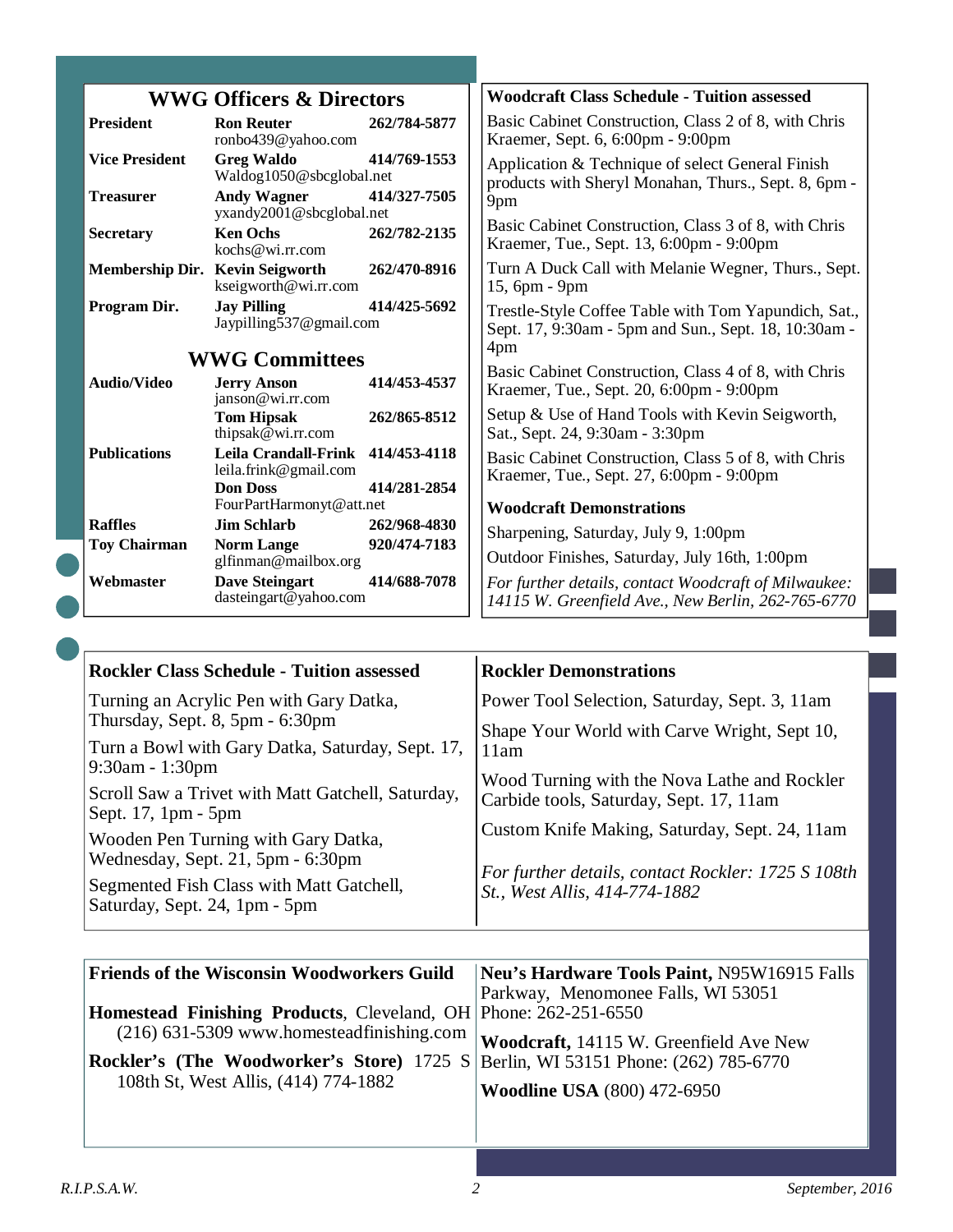| (Continued from page 1)<br>mostly flat stock projects.                  | John E. Tillotson II Modern Handcraft, Inc. Issue 34<br>$-139$                                                                        |
|-------------------------------------------------------------------------|---------------------------------------------------------------------------------------------------------------------------------------|
|                                                                         | Article by Tom Hipsak   John E. Tillotson II and John E Tillotson III assistant                                                       |
| Jack Tillotson Modern Handcraft, Inc. Issue 1-33<br>1957 – August 1962. | publisher Issue 140-175<br>John E Tillotson III Modern Handcraft, Inc. Issue 176<br>John C. Prebich and KC Publishing, Inc. Issue 235 |

### *Turn On Chicago*

Chicago Woodturners recently held its bi-annual wood turning symposium "Turn On Chicago" at the beautiful University of Saint Mary of the Lake in Mundelein, Illinois. This campus has been





*John Thompson and Jay Pilling taking a break between rotations* 

carved out of the natural beauty of the land and

fashioned into one of the most carefully planned campuses in the nation. With its red brick buildings and beautiful gardens, it synthesizes the Colonial Revival and the architecture of Renaissance Rome, joining the Roman traditions of Catholicism with American cultural traditions.



*The Saturday banquet and auction was attended by (left to right): John Thompson, Jay Pilling, Tony Rozendahl, Dennis Motl, Curt Van Weelden, Greg Richter and Tom Hipsak* 

This was the setting as thirteen professional wood turners from the United Kingdom and America conducted 55 demonstrations over three days. There were four rotations on Friday and Saturday and three rotations on Sunday. Each rotation had five demonstrations from which the attendees could select from.

Many of the demonstrators and attendees displayed their work in the symposium gallery. See page XX for a photographic tour.

*Tom Hipsak* 

### *CINDY DROZDA COMING TO TOWN!*

Cindy Drozda, woodturner extraordinaire, will be coming to town for a 3-day extravaganza this coming November. Sponsored by Milwaukee Woodturners, she'll be conducting an all-day demonstration on Saturday, November 5th, and then a 2-day, Hands-On training on Sunday and Monday, November 6th and 7th. A sign-up sheet is on page XX.

Although Cindy is probably best known for her finial work, her website clearly shows that her creative juices are flowing in other areas of woodturning as well.

To create her finials, Cindy uses mostly Ebony or African Blackwood. These are very hard, dense woods that lend themselves well to the delicacy of Cindy's creations.

To cut these woods with greater precision, Cindy has worked with Henry Taylor Tools to develop a unique set of woodturning tools. These tools, as well as a very informative discussion of M2 vs 10V steel can be found on her website, www.cindydrozda.com.

#### *Tom Hipsak*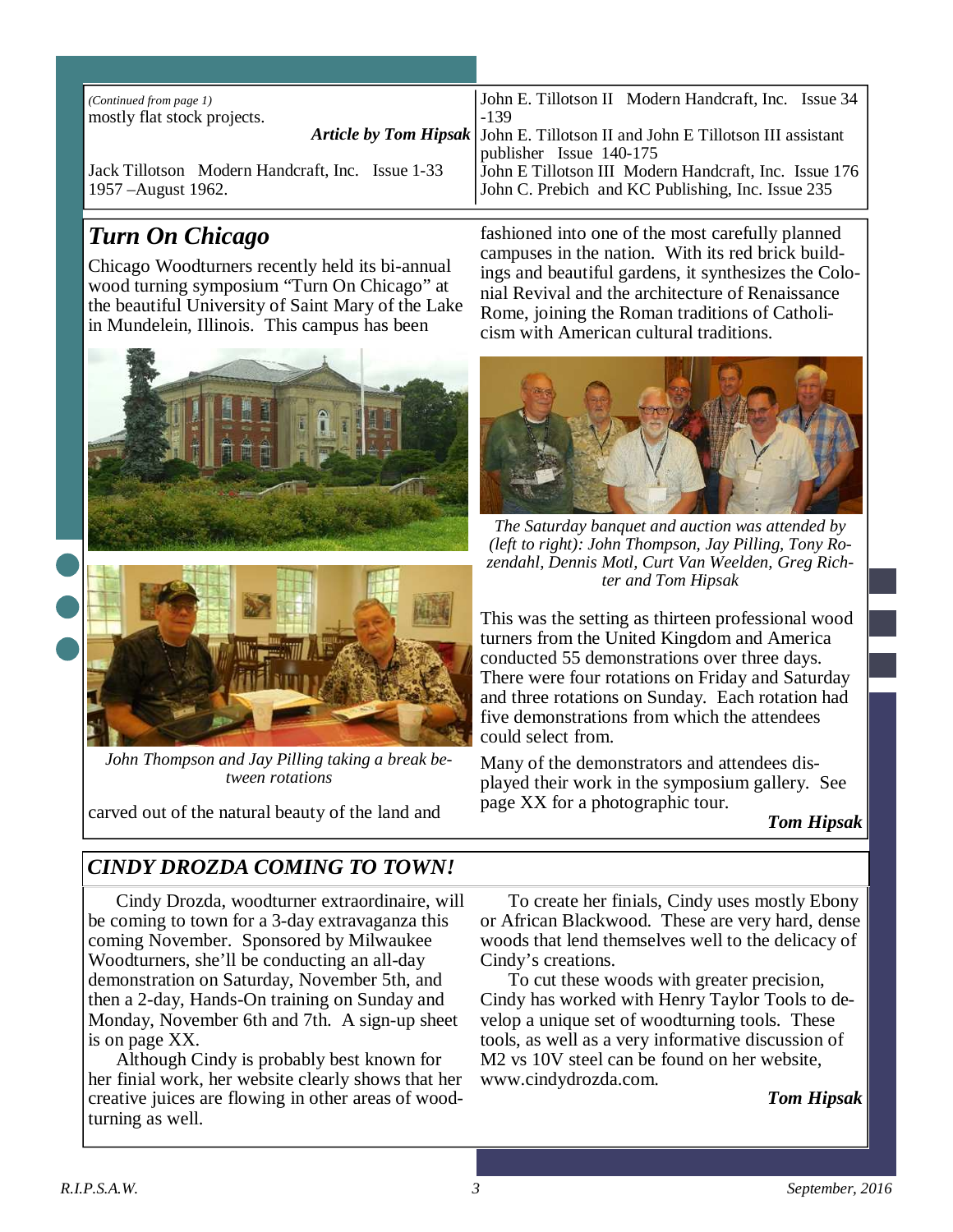#### **Wisconsin Woodworkers Guild Board Briefs – August 4, 2016**

**Attendees:** Ron Reuter, Greg Waldo, Jay Pilling, Don Doss, Andy Wagner, Leila Crandall-Frink, Jim Schlarb, Jerry Anson, Dave Drickhamer, Tom Hipsak, and Ken Ochs

#### **Treasury Balance:** \$5,733.03

**Membership:** Paid 2016 membership is at 115 members.

**Secretary:** Eleven (11) members attended the August Board meeting. There was no general membership meeting this month.

**Other:** Ideas for the December raffle prizes were discussed. Having December raffle tickets available for sale at the October meeting was considered, but may not be possible this year. Past programs were discussed as were ideas for a "big name" or widely known speaker for a future program. The desire for a display cabinet in the meeting area and possible sources for an inexpensive used cabinet were discussed. A tentative 9/14 tour of the Woodworker's Gym was reviewed. Using the available photo table for newsletter photos was discussed. Ideas for a possible Guild picnic next year were considered. It was noted that no member volunteered to chair a Nominating Committee for officer elections.

A reminder that all items for publication in the Ripsaw should be sent to both Leila Crandall-Frink (leila.frink@gmail.com) and Don Doss (FourPartHarmony@att.net).

#### *Respectfully Submitted, Ken Ochs*

#### *BOARD OPENING*

Here's a wonderful opportunity to take a more active role in Wisconsin Woodworkers Guild. Kevin Seigworth has advised that he will not be able to continue as Membership Director next year. He will be around to tutor whoever steps in. Please discuss this position with Kevin at our next meeting to get a feel for what is required. Being somewhat computer savvy would be very desirable. If you believe, after talking with Kevin, that you could handle this task, please see me so that I can forward your name to the Nominating Committee. *THANK YOU!* 

*Ron Reuter*

### *BOARD OPENING*

Here's another wonderful opportunity to take a more active role in Wisconsin Woodworkers Guild. As I noted in my 'Ramblings', Norm Lange has decided to step down from his Toy Chairman post. He will continue to participate but not as a leader. His desire is for the Toy Committee to remain as an active part of our Guild and encourages anyone with the same quest to take a leadership role in the Committee. The ideal candidate is one who understands the working of the Committee and can help move it to the next level. The Committee may also be asked to take an active role in a new program for us, Beads of Courage. If you're interested or would like more information, please see me so that I can forward your name to the Nominating Committee. *THANK YOU!* 

*Ron Reuter*

### *FLASH!!*

Appearing at our Holiday Event this year will be none other than Glen Gerard who, according to FOX Television Network, is the Top Magician and Illusionist in the Midwest! Be sure to put this event on your calendar NOW so you don't let anything interfere with you and your significant other attending December 1st!

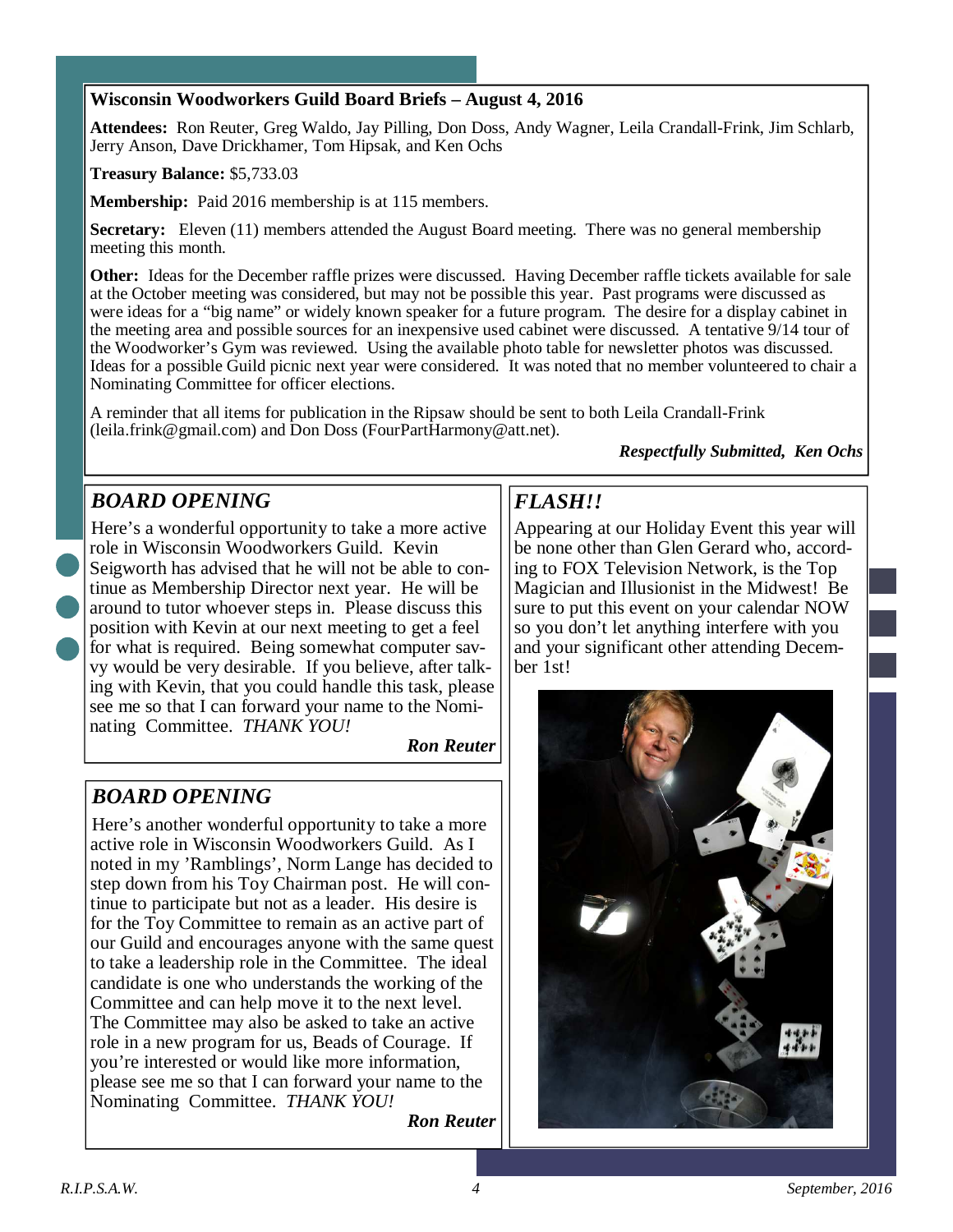In Ron's Ramblings (p. 1), he spoke of the possibility of WWG embarking on a new Community Service project, Beads of Courage. First developed by Jean Baruch at the Phoenix Children's Hospital in February 2003, Beads of Courage provides innovative, arts-in-medicine supportive care programs to transform the treatment experience for children coping with serious illness. Through the Beads of Courage, children receive a unique bead to represent each procedure or treatment. For example, a red bead for each blood transfusion, a yellow bead for each night in the hospital, a star bead for surgery, a white bead for chemotherapy. The child's collection of beads becomes a tangible record of their journey. Woodworking clubs provide containers for the children to hold their treasured beads. If you'd like to participate in this project with WWG, please see Ron Reuter. The Southwest Association of Turners Woodturners has been making such containers since 2010. Here's a sampling of their work.



The Woodworker's Gym is a public-access woodworking shop owned and managed by Guild member Dan Meissner. He is looking to tap into the vast experience of Guild members for parttime shop monitors. Please find some time to stop beginning at 11 a.m. The Woodworker's Gym is located at 3220 N. 126th St. in Brookfield, just a half-mile west of I-41/US-45 on Burleigh Rd., open Tuesday-Sunday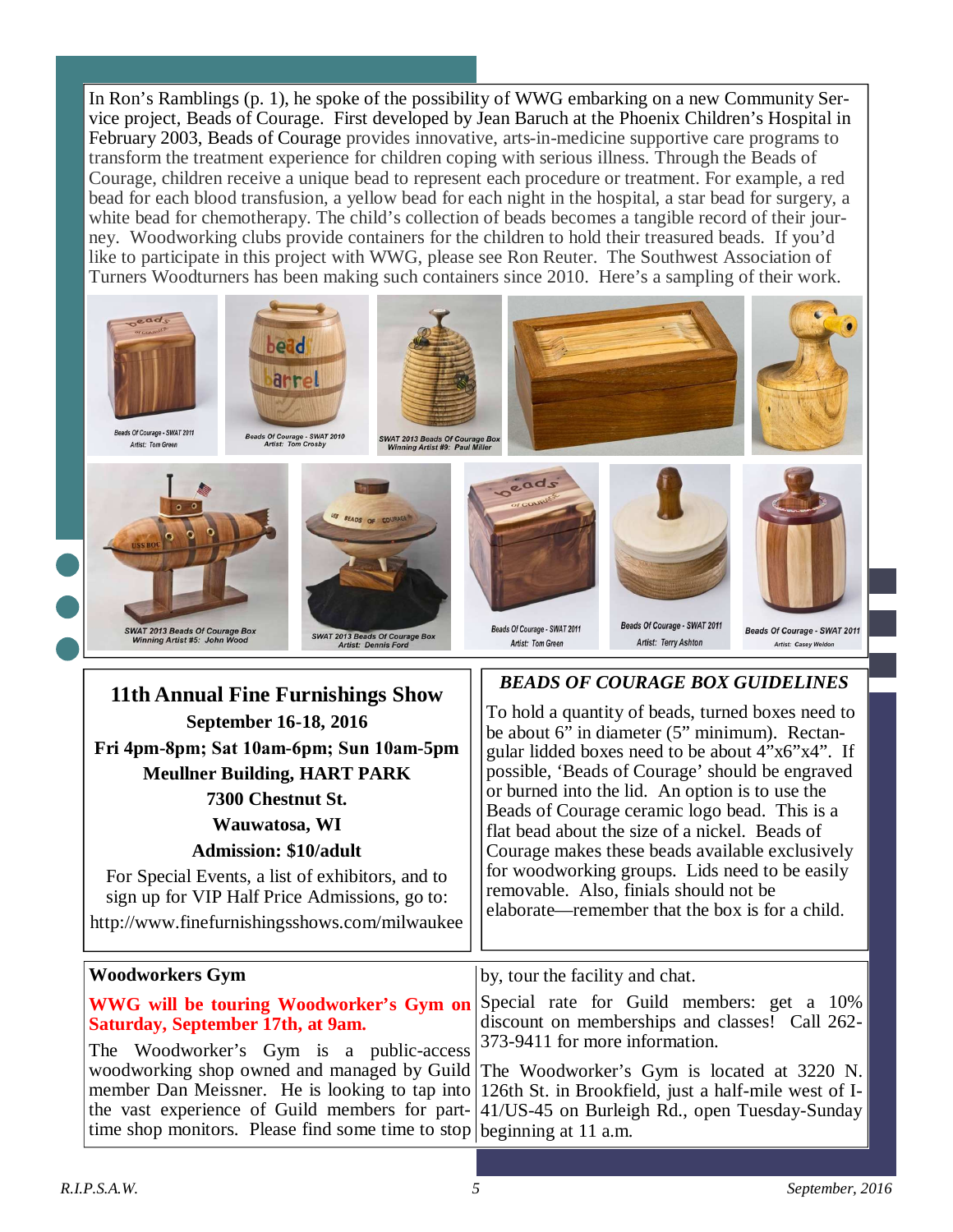**Notice:** For sale items now on WWG Website.

Please check out our 'For Sale' page(s) on the WWG Website which is updated regularly. Go to http:// wiscwoodworkersguild.org/ForSaleETC.html. Although the listings are screened for interest to our members, WWG is not responsible for the accuracy of the listings or for the quality of the products. Caveat emptor - "Let the buyer beware".

*Dave Steingart, Webmaster* 

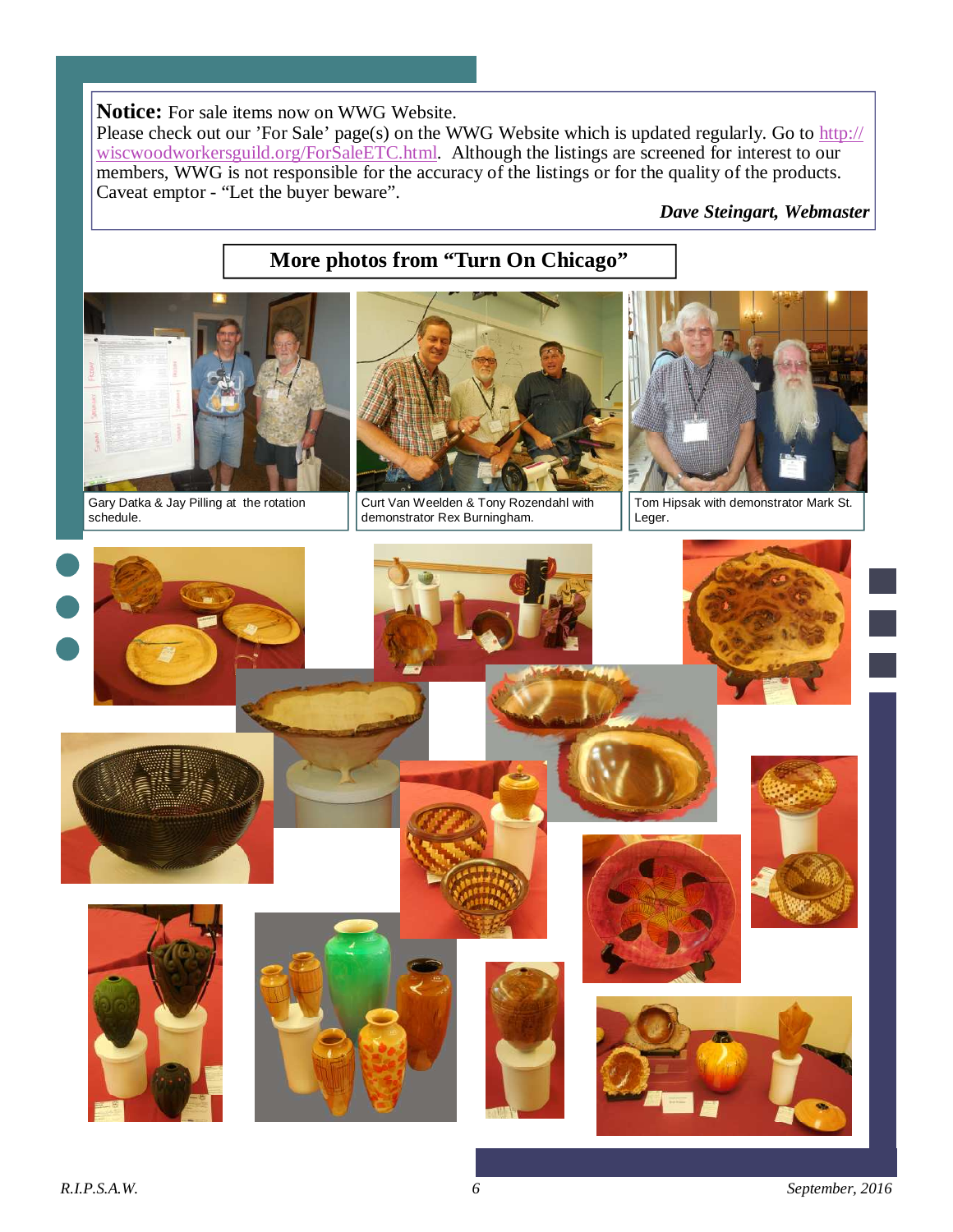# Milwaukee Area Woodturner's

### brings

**Cindy Drozda** to Woodcraft

14115 W. Greenfield Ave. New Berlin, Wi 53151

### Saturday November 5, 2016

9:00 AM

Covered in the demo will be:

L

ł

**Fabulous Finials Star Lidded Bowl Maximizing Burls (time permitting)** 

Cost is \$35 in advance or \$40 at the door.

will be attending the Demo Saturday

(Please print)

Lunch will be provided all days

### **Hands On**

November 6-7, 2016

9:00 AM

Making a Finial box

Reservations and \$135 payment for Hands On MUST be made in advance.

Lunch will be provided all days

There is a limit of 6 people for the Hands On.

will be attending the Hands on

(Please print) Nov, 6 (Sunday)

Nov, 7 (Monday)

Reservations and payment must be received by November 1st

Checks to be made payable to: Milwaukee Area Woodturners

Submit payment and this completed form to:

David Drickhamer 2623 S Austin St Milwaukee, Wi 53207 (Or sign up at a meeting)

Questions / Comments? Email Dave at: mawturners@outlook.com